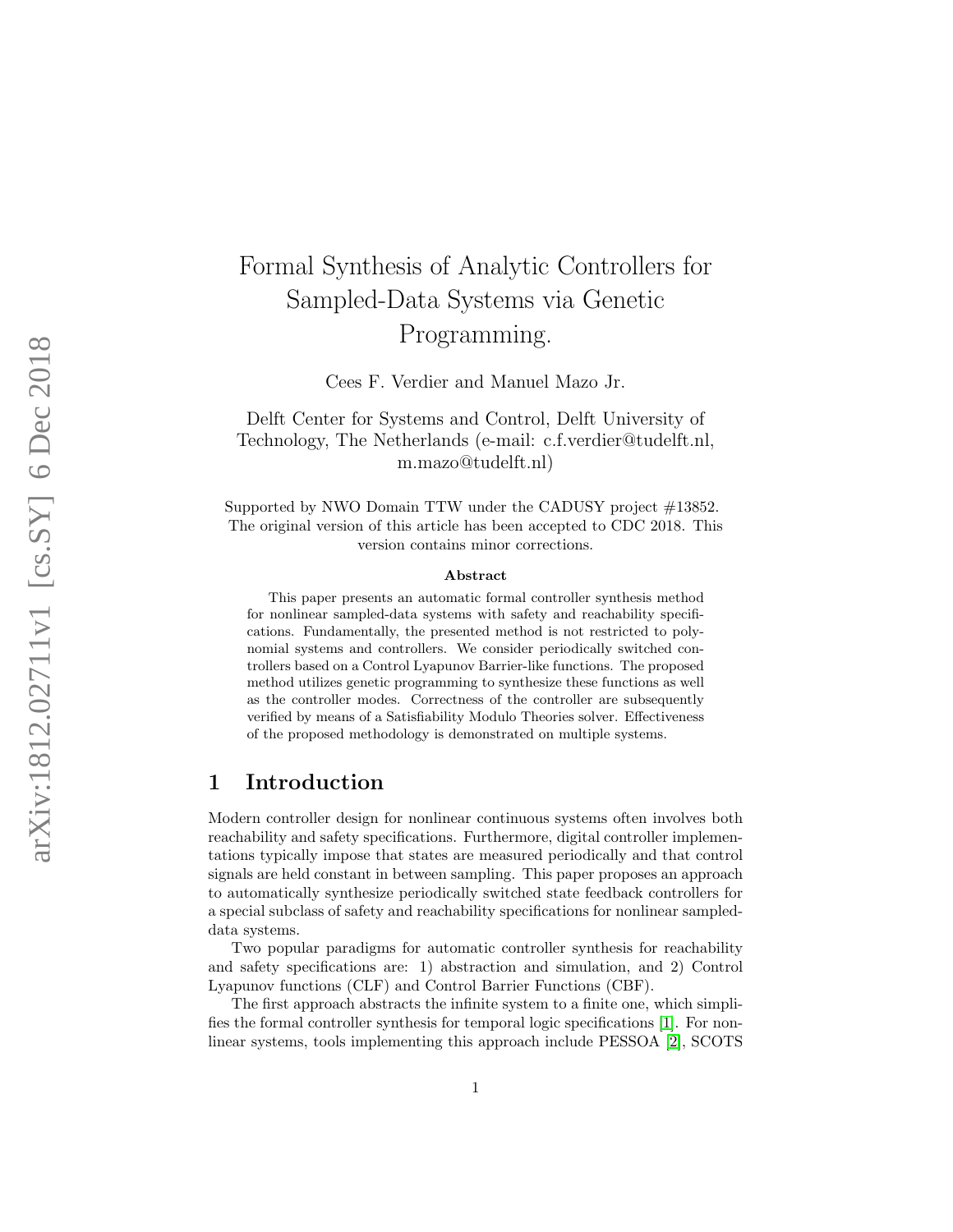[\[3\]](#page-13-2) and CoSyMa [\[4\]](#page-13-3). The second approach deals with the system as an infinite system. Control Lyapunov functions [\[5\]](#page-13-4) and Control Barrier Functions [\[6\]](#page-13-5) are design tools for stabilization and safety specifications respectively. In [\[7\]](#page-13-6) and [\[8\]](#page-13-7) attempts are made to combine both CLFs and CBFs. Automatic synthesis of these functions is often done by posing the problem as a sum of squares (SOS) problem, which can be solved through convex optimization, see e.g. [\[9\]](#page-14-0) and [\[10\]](#page-14-1). Drawbacks of the abstraction and (bi-)simulation approach are that it requires discretization of the state space and that the resulting controller is often an enormous look-up table in the form of a sparse matrix or a binary decision diagram (BDD). On the other hand, the SOS programming paradigm is limited to polynomial systems. Although reformulation of some nonpolynomial systems to an SOS formulation exists, e.g. [\[9,](#page-14-0) [11\]](#page-14-2) and references therein, polynomial Lyapunov functions can be too restrictive, as global asymptotical stability of a polynomial system does not imply the existence of a polynomial Lyapunov function [\[12\]](#page-14-3).

To overcome these limitations, we propose a framework which uses genetic programming (GP) in combination with a Satisfiability Modulo Theories (SMT) solver. GP is an evolutionary algorithm which evolves encoded representations of symbolic functions [\[13\]](#page-14-4), rather than just fitting optimal parameters given a predefined structure. An SMT solver is a tool which uses a combination of background theories to determine whether a first-order logic formula can be satisfied [\[14\]](#page-14-5). Our approach uses a CLF-like function and a predefined switching law that infers a reachability and safety specification. The proposed framework uses GP to automatically generate both candidate CLFs and optionally the controller modes of a periodically switched state feedback controller. The SMT solver is subsequently used to formally verify the candidate solutions. By using GP, we allow ourselves to search for solutions that include nonpolynomial functions. Furthermore, the synthesized controllers are expressed as analytic expressions that are significantly more compact than BDDs returned by abstraction-based methods.

This work is a follow-up to [\[15\]](#page-14-6), in which also a combination of GP and SMT solvers is used. The main contributions of this paper are: 1) synthesis w.r.t. a predefined periodic sampling time, rather than arbitrary switching with a (more conservative) minimum dwell-time and 2) the use of a different and less conservative CLBF. Additionally, more benchmark examples are provided. Other related work is found in [\[16\]](#page-14-7), in which robust CLFs for switched systems with reach-while-stay (RWS) specifications are synthesized using a counterexampleguided synthesis. However, in [\[16\]](#page-14-7) the controller modes are pre-specified, while in our approach these modes can also be discovered automatically, eliminating the need for prior input space discretization. Furthermore, this paper extends the set of specifications to include invariance of the goal set. Finally, similar to [\[15\]](#page-14-6), the theoretical lower bounds on the minimum dwell-times reported in [\[16\]](#page-14-7) are often very conservative.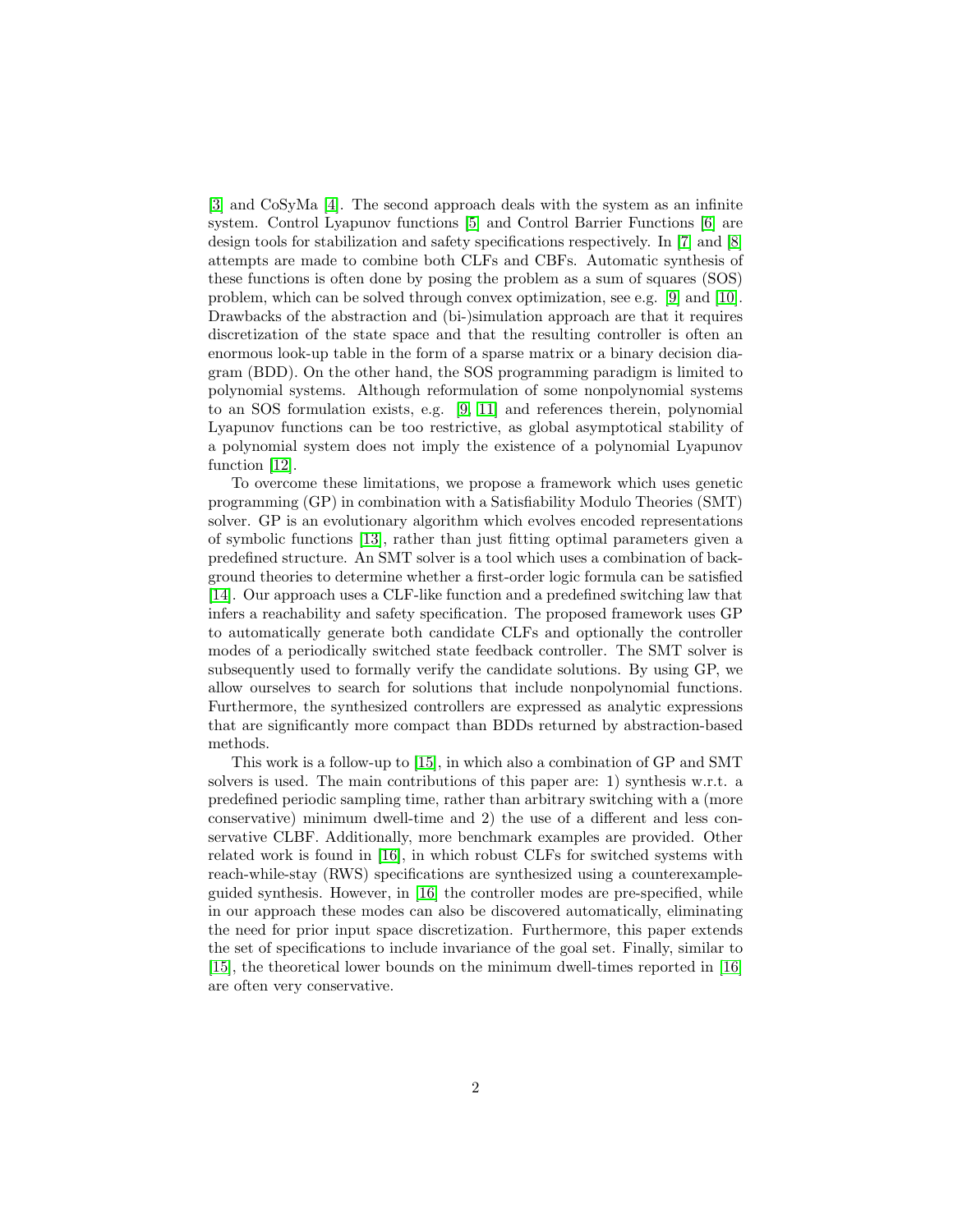**Notation** Let  $\mathbb{Z}_{\geq 0} = \{0, 1, 2 \dots\}$ . Let us denote the boundary and the interior of a set D with  $\partial D$  and  $int(D)$  respectively. The image and inverse image of set A under f are denoted by  $f[A]$  and  $f^{-1}[A]$ . Finally, the Euclidean norm is denoted by  $\|\cdot\|$ .

# 2 Problem definition

In this paper we design sampled-data state feedback controllers for nonlinear continuous-time systems described by

<span id="page-2-0"></span>
$$
\dot{\xi}(t) = f(\xi(t), u(t)),\tag{1}
$$

where the variables  $\xi(t) \in \mathcal{X} \subseteq \mathbb{R}^n$  and  $u(t) \in \mathcal{U} \subseteq \mathbb{R}^m$  denote the state and input respectively. Due to the sampled-data nature of the controller,  $u(t)$  =  $g(x(t_k))$ ,  $\forall t \in [t_k, t_k + h)$ , where  $h > 0$  denotes a constant sampling time.

#### 2.1 Control specification

Given a compact safe set  $S \subseteq \mathcal{X}$ , compact initial set  $I \subset S$  and compact goal set  $G \subset S$ , we consider the following specifications:

 $CS<sub>1</sub>$  Reach while stay (RWS): all trajectories starting in I eventually reach G, while staying within  $S$ :

<span id="page-2-2"></span>
$$
\forall \xi(t_0) \in I, \exists T, \forall t \in [t_0, T] : \xi(t) \in S \land \xi(T) \in G.
$$
\n
$$
(2)
$$

 $CS<sub>2</sub>$  Reach and stay while stay (RSWS): all trajectories starting from I eventually reach and stay in  $G$ , while staying within  $S$ :

<span id="page-2-3"></span>
$$
\forall \xi(t_0) \in I, \exists T, \forall t \ge t_0, \forall \tau \ge T : \xi(t) \in S \land \xi(\tau) \in G.
$$
 (3)

This paper addresses the following problem:

<span id="page-2-1"></span>**Problem 2.1.** Given the compact sets  $(S, I, G)$  and system [\(1\)](#page-2-0), synthesize a sampled-data state feedback controller  $u(t) = g(x(t_k))$  such that the closed-loop system satisfies specification  $CS_1$  or  $CS_2$ .

We propose to solve Problem [2.1](#page-2-1) by using a periodically switched controller based on a CLBF, as will be established in the next section. The CLBFs and controller modes are synthesized using grammar-guided genetic programming (introduced in Section [4\)](#page-4-0) and verified by means of an SMT solver. The overall algorithm is described in Section [5.](#page-6-0)

## 3 Control strategy

In this section we discuss the used control strategy and establish how it solves problem [2.1](#page-2-1) by means of Theorem [1](#page-4-1) and Corollary [1.](#page-4-2)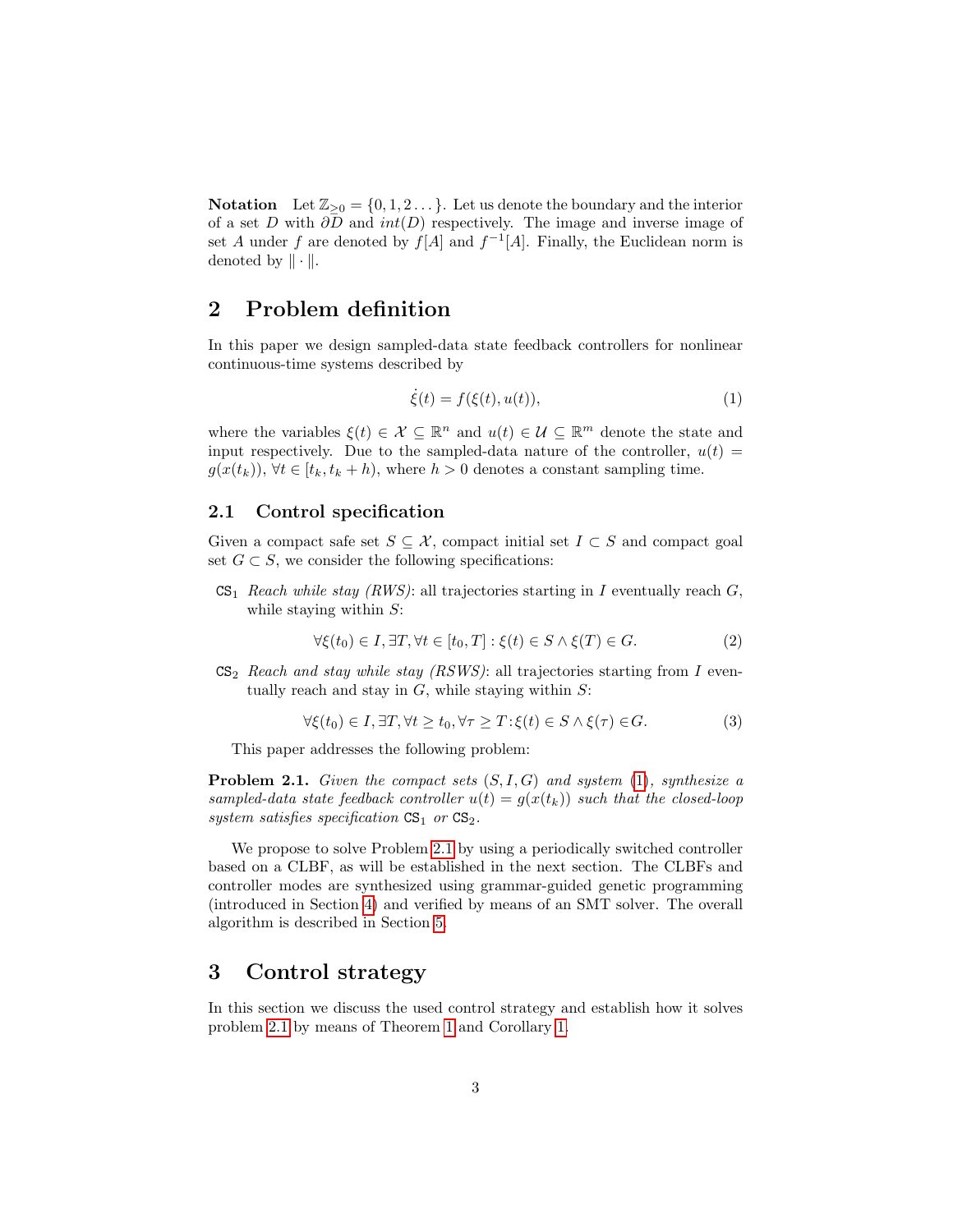#### 3.1 Control Lyapunov Barrier Function

Consider a set of controller modes with index set  $Q \subset \mathbb{Z}_{\geq 0}$ :

<span id="page-3-0"></span>
$$
\mathcal{G} = \{ g_q : \mathcal{X} \to \mathcal{U} \mid q \in Q \}. \tag{4}
$$

Given the system [\(1\)](#page-2-0), an initial state  $x = \xi(t_k)$ , let us denote the (overapproximated) reachable set for  $t \in [t_k, t_k + h]$  under a controller mode q as  $R_q(x)$  s.t. given a q,  $\forall t \in [t_k, t_k + h] : \xi(t) \in R_q(\xi(t_k))$ . The construction of  $R_q$ is discussed in Section [5.1.](#page-6-1) We consider a switching controller based on a CLBF defined as follows.

**Definition 3.1** (Control Lyapunov Barrier Function). A function  $V \in C^1(S, \mathbb{R})$ is a Control Lyapunov Barrier Function (CLBF) w.r.t. the compact sets  $(S, I, G)$ ,  $S \subseteq \mathcal{X}, I, G \subseteq int(S),$  system [\(1\)](#page-2-0), and controller modes [\(4\)](#page-3-0) if there exists a scalar  $\gamma > 0$  such that

<span id="page-3-4"></span><span id="page-3-3"></span><span id="page-3-1"></span>
$$
\forall x \in I : V(x) \le 0 \tag{5a}
$$

$$
\forall x \in \partial S : V(x) > 0 \tag{5b}
$$

$$
\forall x \in A \setminus G, \exists q \in Q, \forall z \in R_q(x) : \dot{V}_q(x, z) \leq -\gamma
$$
\n
$$
(5c)
$$

where  $A := \{x \in S \mid V(x) \leq 0\}$  and  $\dot{V}_q(x, z) = \langle \nabla V(z), f(z, g_q(x)) \rangle$ .

**Remark 1.** The choice of  $\gamma$  is arbitrary, because if a solution  $V^*$  exists for  $\gamma^*$ , there always exists a linear transformation of  $V^*$  such that the inequalities in [\(5\)](#page-3-1) are satisfied for any  $\gamma$ .

<span id="page-3-5"></span>**Proposition 1.** Given a CLBF V,  $\exists e \in \mathbb{R}$  s.t.  $e = \inf_{x \in S \setminus G} V(x)$ . Furthermore, the sublevel set  $L_c := \{x \in S \mid V(x) \leq c\}$  is compact.

*Proof.* Since  $V(x)$  is continuous and S is compact,  $V[S] \subset \mathbb{R}$  is compact and hence  $V[S\setminus G] \subseteq V[S]$  is bounded, i.e.  $\exists e \in \mathbb{R}$  s.t.  $e = \inf_{x \in S\setminus G} V(x)$ . Moreover,  $Y := \{ y \in V[S] \mid y \leq c \}$  and its inverse image  $V^{-1}[Y] = L_c$  are compact.  $\Box$ 

#### 3.2 Control policy

Given a CLBF  $V$ , we consider periodically switching controllers of the form

<span id="page-3-2"></span>
$$
\begin{cases}\n u(t) &= g_{q_k}(\xi(t_k)). \\
q_k(t_k) &= \underset{q \in Q}{\arg \min} \max_{z \in R_q(\xi(t_k))} \dot{V}_q(\xi(t_k), z)\n\end{cases} \tag{6}
$$

where  $t_{k+1} = t_k + h, t \in [t_k, t_k + h)$ .

#### 3.3 Reach while stay

The presented controller strategy based on the CLBF enforces specification  $CS<sub>1</sub>$ , as shown in the following theorem.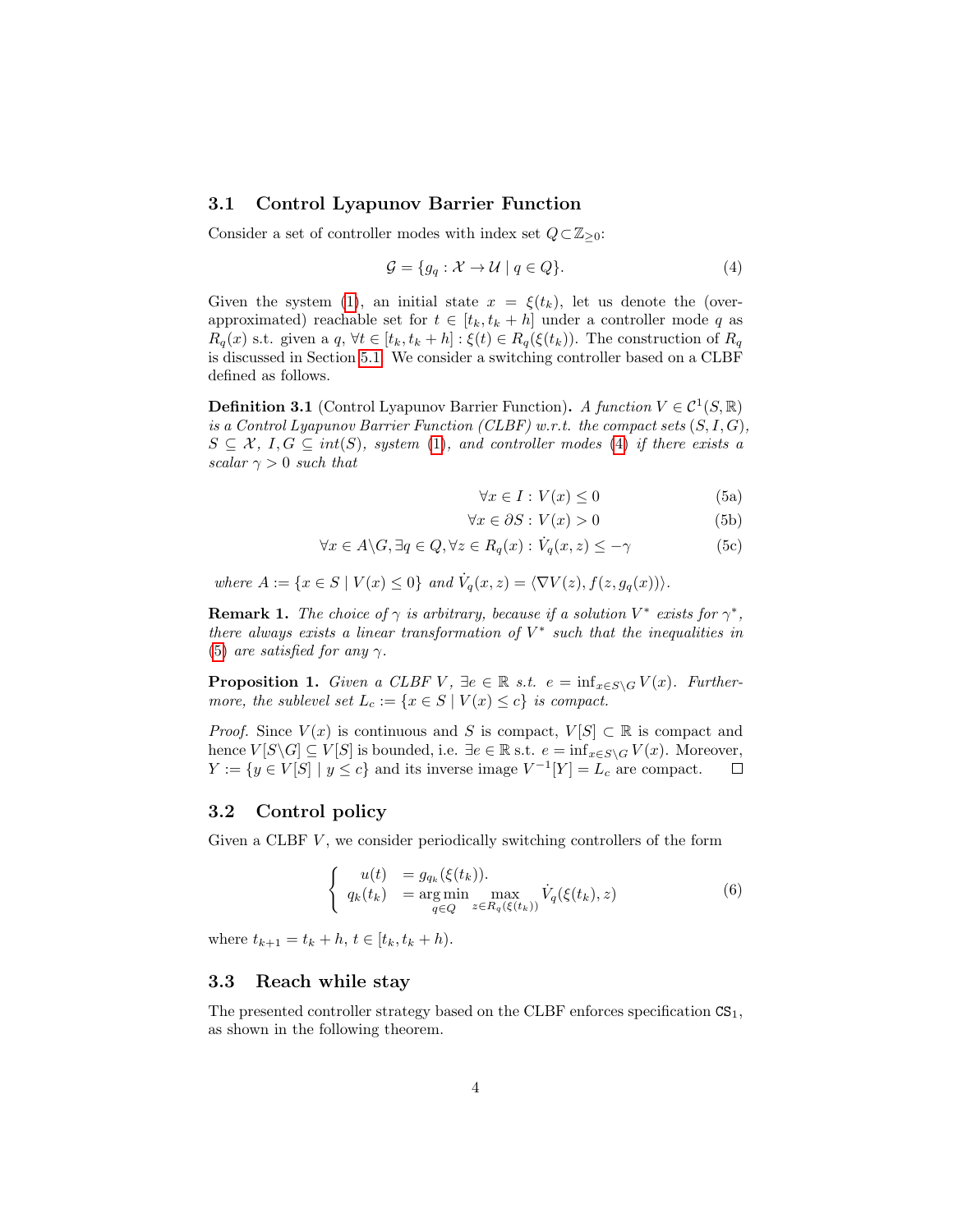<span id="page-4-1"></span>**Theorem 1.** Given a system  $(1)$ , CLBF V w.r.t. compact sets  $(S, I, G)$  and controller  $(6)$ , then  $(2)$  holds.

*Proof.* For  $\xi(t_0) \in I$  it follows from [\(5a\)](#page-3-3) and the definition of A that  $V(\xi(t_0)) \in$ A. From [\(5c\)](#page-3-1) it follows that for all  $\xi(t_k) \in A \backslash G$  there exists a  $q \in Q$  such that  $\forall t \in [t_k, t_k+h] : V_q(\xi(t_k), \xi(t)) \leq -\gamma$ . Selecting such a mode using controller [\(6\)](#page-3-2), applying the comparison theorem (see e.g. [\[17\]](#page-14-8)), and using  $\forall x \in A, V(x) \leq 0$ , it follows that  $\forall k \in \mathbb{Z}_{\geq 0}, \forall t \in [t_k, t_k+h], \forall \xi(t_k) \in A \backslash G: V(\xi(t)) \leq V(\xi(t_k)) - \gamma h \leq$  $-\gamma h$  Therefore,  $\xi(t_k) \in A \backslash G$  implies  $\forall t \in [t_k, t_k + h]$ ,  $V(\xi(t))$  will decrease and thus cannot reach  $\partial S$ , as from [\(5b\)](#page-3-4) we have  $\forall x \in \partial S : V(x) > 0$ . Since from proposition [1](#page-3-5) it follows that  $V(x)$  on  $A\backslash G \subseteq S\backslash G$  is lower bounded,  $V(\xi(t))$  will decrease until in finite time  $\xi(t)$  leaves  $A\backslash G$  and can only enter G, therefore [\(2\)](#page-2-2) holds.  $\Box$ 

#### 3.4 Reach and stay while stay

The conditions in [\(5\)](#page-3-1) are not sufficient for forward invariance of (a subset of) the goal set, as they do not impose that  $\forall x \in \partial G, V(x) < \inf_{y \in S \setminus G} V(y)$ . Therefore some trajectories starting in  $\partial G$  might enter S\G before entering G again. The following corollary establishes sufficient conditions for specification  $CS<sub>2</sub>$ .

<span id="page-4-2"></span>Corollary 1. Given a system  $(1)$ , CLBF V w.r.t. compact sets  $(S, I, G)$ , and a controller [\(6\)](#page-3-2), if  $\exists \beta \in \mathbb{R}$  such that

<span id="page-4-4"></span><span id="page-4-3"></span>
$$
\forall x \in \partial G : V(x) > \beta \tag{7a}
$$

$$
\forall x \in G \setminus int(B), \exists q \in Q, \forall z \in R_q(x) : \dot{V}_q(x, z) \le -\gamma
$$
\n(7b)

where  $B := \{x \in S \mid V(x) \leq \beta\}$ , then [\(3\)](#page-2-3) holds.

*Proof.* From Theorem [1](#page-4-1) we have that there exists a time  $t_K \geq t_0$  such that  $\xi(t_K) \in G$ . Analogous to the proof of Theorem [1,](#page-4-1) from [\(7b\)](#page-4-3) it follows that  $\forall \xi(t_K) \in G, \xi(t)$  with  $t \geq t_K$  enters in finite time  $G \cap B$ . From the definition of B and Proposition [1](#page-3-5) it follows that B is compact and thus  $G \cap B$  is compact. From [\(7b\)](#page-4-3) and controller [\(6\)](#page-3-2) we have that  $\forall x \in \partial(G \cap B), z \in R_q(x) : V_q(x, z) \leq -\gamma$ . Combining this with [\(7a\)](#page-4-4), we have that all states  $\xi(t) \in \partial(G \cap B)$  cannot reach  $\partial G$  and  $V(\xi(t))$  decreases, thus these trajectories will remain within  $G \cap B$ . Therefore it follows that  $G \cap B \subseteq G$  is forward invariant. As  $G \subseteq int(S)$ , we have that [\(3\)](#page-2-3) holds.  $\Box$ 

Remark 2. Comparing the CLBF for RSWS to the CLBF in [\[15\]](#page-14-6), in this work the condition on the derivative of V is only imposed for the sublevel set  $A \subset S$ , rather than the entire safe set S. Secondly, the CLBF in this work involves only 2 parameters y and  $\beta$ , as opposed to 5 in [\[15\]](#page-14-6).

## <span id="page-4-0"></span>4 Grammar-guided genetic programming

Genetic programming (GP) is an evolutionary algorithm capable of synthesizing entire functions, in our case a CLBF and controller modes, that minimize a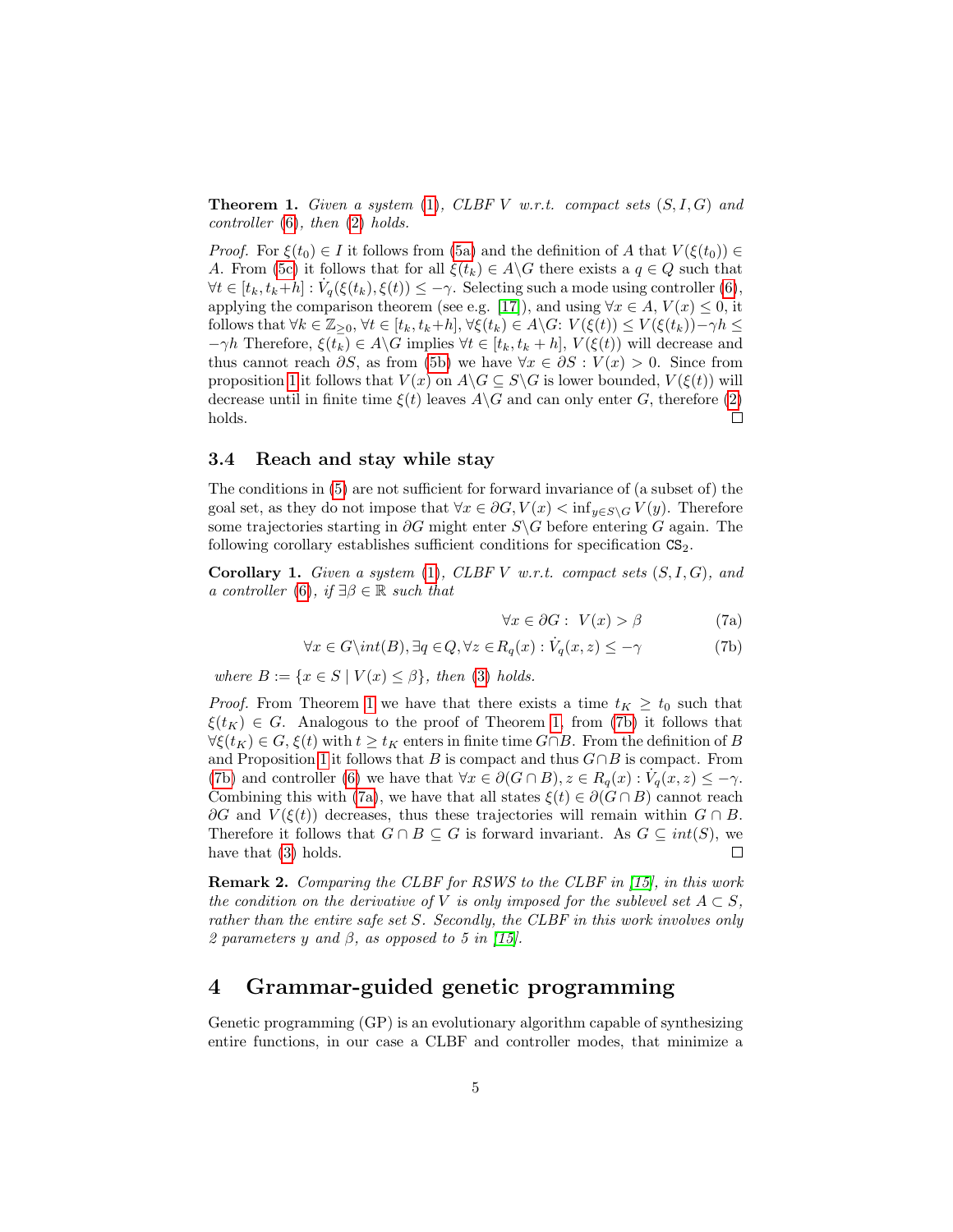<span id="page-5-0"></span>

| Table 1: Production rules $P$<br>Rules                        |
|---------------------------------------------------------------|
| $\langle \text{mon} \rangle$ ::= $\langle \text{var} \rangle$ |
| $ \langle var \rangle \times \langle mon \rangle$             |
| $\langle \text{var} \rangle$ ::= $a \mid b$                   |



<span id="page-5-1"></span>Figure 1: Genotype to phenotype

cost function, without pre-specifying a fixed structure [\[13\]](#page-14-4). The algorithm is initialized with a random population of candidate solutions (individuals). Each individual is assigned a fitness using the fitness function, which reflects how well the design goal is satisfied. Individuals are then selected based on this fitness to undergo genetic operations. The resulting individuals form a new generation. This cycle is repeated for many generations under the expectation that the average fitness increases, until a solution is found or a maximum number of generations is met.

In GP, solutions (the phenotypes) are encoded in a certain representation (the genotypes) that allows for easy modification. In this work we use a grammarguided genetic programming (GGGP) algorithm, similar to the work of [\[18\]](#page-14-9), which uses a tree representation that is constructed based on a Backus-Naur form (BNF) grammar [\[19\]](#page-14-10). The BNF grammar consists of the tuple  $\{\mathcal{N}, \mathcal{S}, \mathcal{P}, \mathcal{P}^*\},$ where N denotes the set of nonterminals,  $S \in \mathcal{N}$  the start symbol, P the set of production rules, and  $\mathcal{P}^*$  the set of terminal production rules, which contains no recursive rules. An example of a simple grammar to construct monomials is given by  $\mathcal{N} = \{ \text{mon}, \text{var} \}, \; \mathcal{S} = \langle \text{mon} \rangle, \; \mathcal{P}$  in Table [1,](#page-5-0) and  $\mathcal{P}^*$  obtained by omitting the recursive rules from  $P$ . Here  $\langle \text{mon} \rangle$  denotes monomials and  $\langle \text{var} \rangle$ scalar variables. Using  $P$ ,  $\langle \text{mon} \rangle$  can be mapped to either  $\langle \text{var} \rangle$  or  $\langle \text{var} \rangle \times \langle \text{mon} \rangle$ .

A parse tree is constructed using the BNF grammar as follows. Starting with the start symbol nonterminal  $S$ , a random corresponding rule is chosen from the production rules  $P$ . This rule forms a subtree that is put under the nonterminal. Subsequently, all nonterminals in the leaves of the resulting tree are similarly expanded, until all leave nodes contain no nonterminals anymore. To limit the tree depth,  $\mathcal{P}^*$  is used if a predefined depth is reached, such that the number of recursive rules is limited. The final parse tree is transformed into the phenotype by replacing all nonterminals with their underlying subtrees, yielding a new parse tree corresponding directly to a function. Figure [1](#page-5-1) shows a fully grown genotype synthesized using the example grammar, as well as the transformation to its phenotype.

We use the genetic operators crossover and mutation, which take the role of exploitation and exploration of genotypes respectively. The crossover operator takes two individuals and switches two random subtrees with the same nonterminal root. The mutation operator takes a single individual and replaces a subtree corresponding to a random nonterminal with a new subtree grown from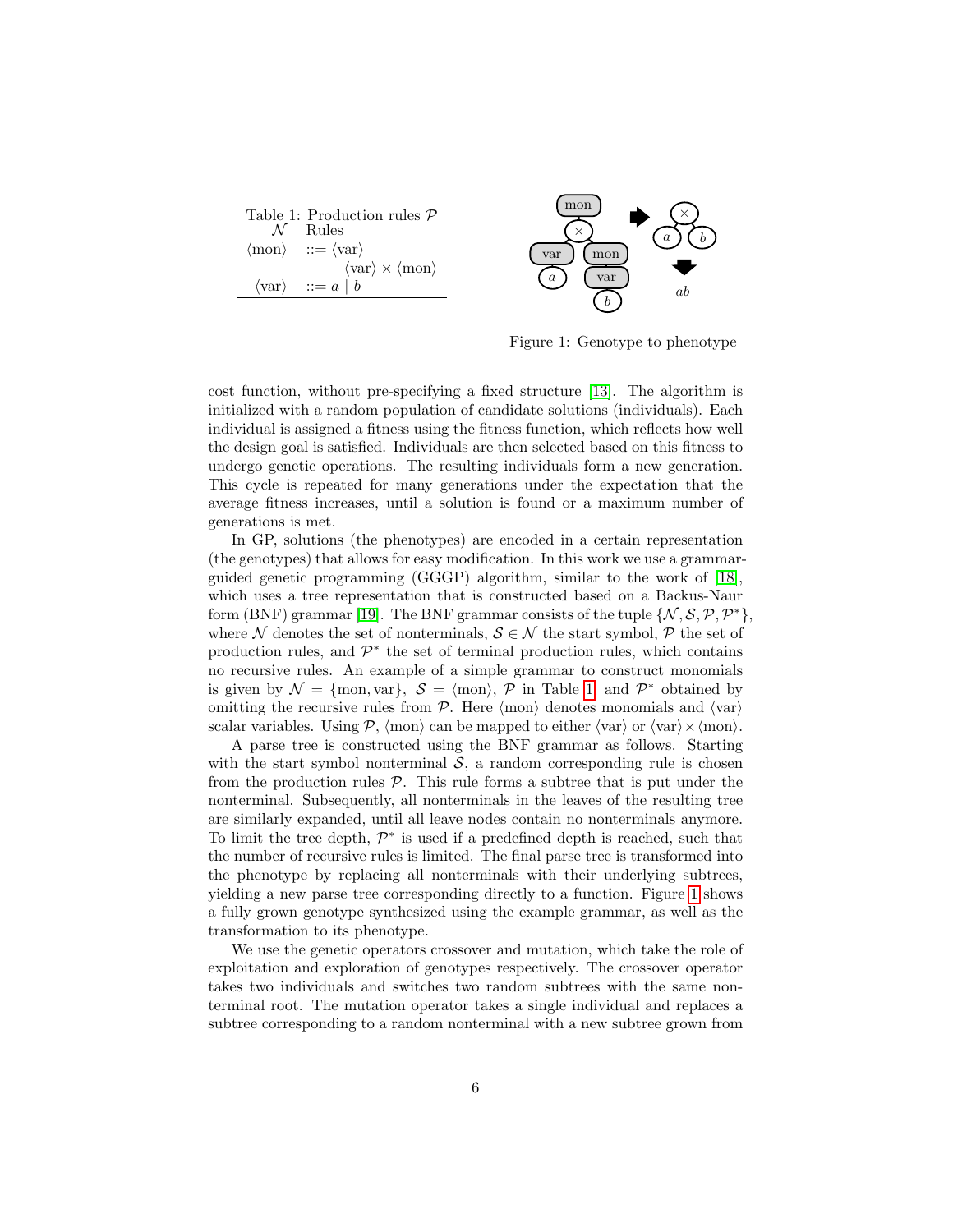that nonterminal.

As stated before, we aim to synthesize the pair  $(V, \mathcal{G})$ . For both the CLBF and controller modes we use a separate parse tree, which we refer to as a gene. In this case, the genotype is formed by two genes.

### <span id="page-6-0"></span>5 Automatic CLBF and controller synthesis

In this section the overall algorithm is described.

#### <span id="page-6-1"></span>5.1 One-step ahead reachable set

In this work the reachable set is constructed by using Euler's forward method and bounding the local truncation error (LTE). This yields the following analytic expression

$$
r_q(x, \tau, e) = x + \tau f(x, g_q(x)) + \frac{1}{2}\tau^2 e,
$$

such that the over-approximated reachable set is given by

$$
R_q(s) = \bigcup_{(\tau,e)\in E} r_q(s,\tau,e)
$$
\n(8)

with  $E := [0, h] \times \prod_{i=1}^{n} [-\varepsilon_i, \varepsilon_i]$  and

$$
\varepsilon_i = \max_{(x,u)\in\mathcal{X}\times\mathcal{U}} \left| \frac{\partial f_i(x,u)}{\partial x} f_i(x,u) \right|.
$$
 (9)

While this construction can be quite conservative, it allows for relatively simple analytic expressions.

#### 5.2 Fitness

For each inequality  $(5a)-(5c)$  $(5a)-(5c)$  $(5a)-(5c)$  (and optionally  $(7a)-(7b)$  $(7a)-(7b)$  $(7a)-(7b)$ ), an independent fitness value is constructed, consisting of a sample-based and an SMT solver-based fitness value. The former gives a measure of how much the inequalities in [\(10\)](#page-6-2) are violated, whereas the SMT solver is used to provide a formal guarantee on whether these inequalities are satisfied. In this work we use the SMT solver dReal [\[20\]](#page-14-11), which is able to verify nonlinear inequalities over the reals. Furthermore, in case a formula is not satisfied, the SMT solver can be used to provide a counterexample, which can again be used for the sample-based verification.

Inequalities [\(5a\)](#page-3-3)-[\(5c\)](#page-3-1) and [\(7a\)](#page-4-4)-[\(7b\)](#page-4-3) can be rewritten as  $<sup>1</sup>$  $<sup>1</sup>$  $<sup>1</sup>$ </sup>

<span id="page-6-2"></span>
$$
(\forall s \in C_i)\phi_i(s) \ge 0, \quad i = 1, \dots, 5. \tag{10}
$$

<span id="page-6-3"></span><sup>&</sup>lt;sup>1</sup>By taking  $C_1 = I$ ,  $C_2 = \partial S$ ,  $C_3 = S \backslash G \times \Pi_{q \in Q} E$ ,  $C_4 = \partial G$ ,  $C_5 = G \times \Pi_{q \in Q} E$ ,  $\phi_1(s) = -V(s), \ \phi_2(s) = V(s) - c, \ \phi_3(s) = \chi_A(s_x)(-\gamma - \min_{q \in Q}(\dot{V}(s_x, r_q(s_x, s_{\tau,q}, s_{e,q})),$  $\phi_4(s) = V(s) - \beta - c, \ \phi_5(s) = \chi_B(s_x)(-\gamma - \min_{q \in Q}(V(s_x, r_q(s_x, s_{\tau,q}, s_{e,q}))),$  where for inequalities 3 and 5 the state s is partitioned as  $s = (s_x, s_{\tau,1}, s_{e,1}, \ldots, s_{\tau,\bar{q}}, s_{e,\bar{q}})$  with  $s_x \in \mathbb{R}^n$ ,  $s_{\tau,q} \in \mathbb{R}$ ,  $s_{e,q} \in \mathbb{R}^n$ ,  $\bar{q} = |Q|$ , c is an arbitrary small real number to make the strict inequality non-strict, and  $\chi_D(s)$  denotes a membership function of set D, i.e.  $\chi_D(s) = 1$  if  $s \in D$  and zero otherwise.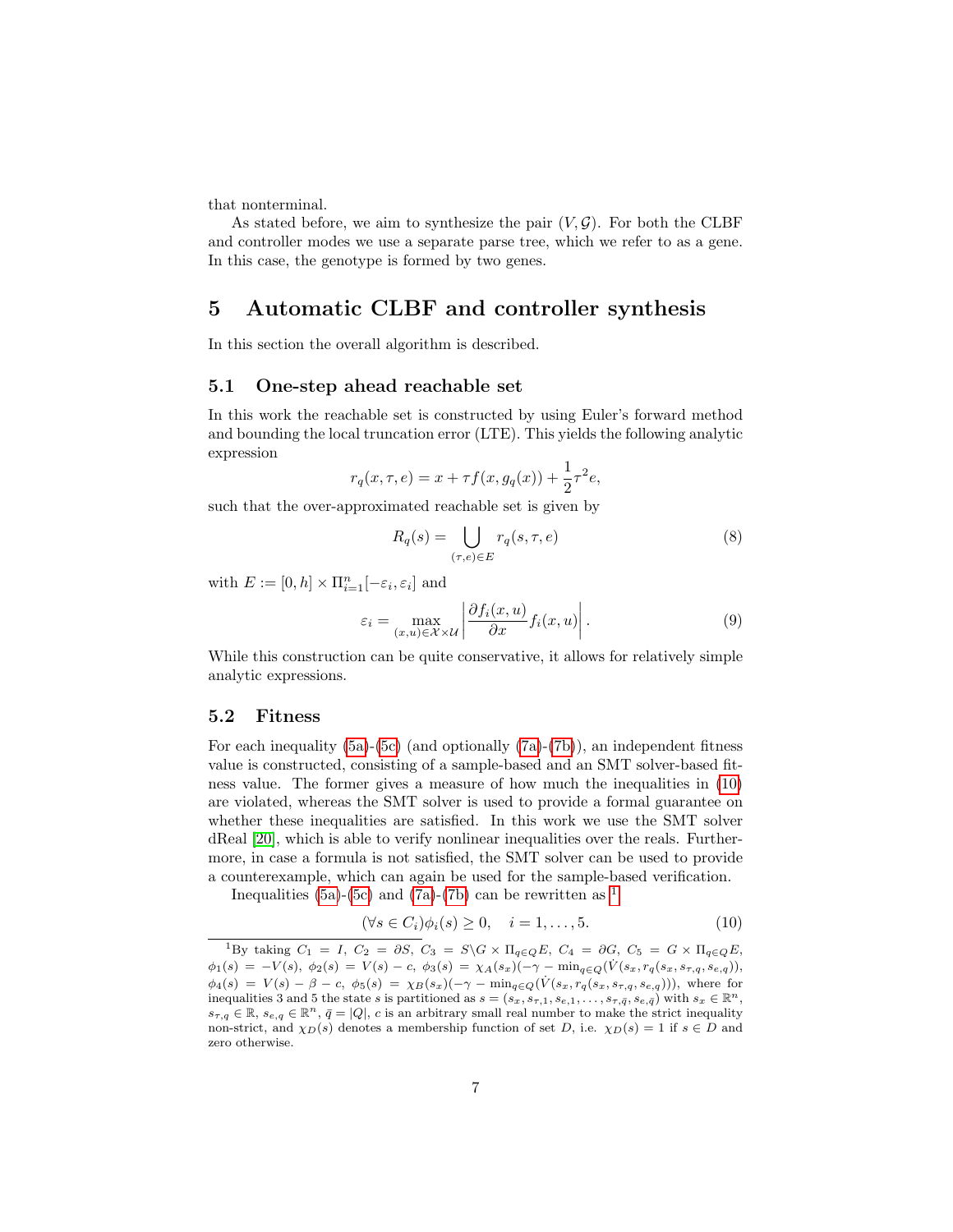Given a finite set  $C_{i,\text{ samp}} = \{x_1, \ldots, x_n\}$ , with  $C_{i,\text{ samp}} \subset C_i$ , the sample-based fitness is based on an error measure w.r.t.  $\phi_i$  defined as

$$
e_{\phi_i} := ||[\min(0, \phi_i(x_1)), \dots, \min(0, \phi_i(x_n)]||.
$$

Using this measure, the sampled-based fitness is given by

$$
f_{\text{samp},\phi_i} := (1 + e_{\phi_i})^{-1}, \quad i = 1, ..., 5.
$$
 (11)

The SMT-based fitness  $f_{\text{SMT},\phi_i}$  is 1 if it follows from dReal that the inequality is satisfied and 0 otherwise. This fitness value is only computed if an individual satisfies  $f_{\text{samp},\phi_i} = 1$  for all  $i \in \{1,2,3\}$  (or  $i \in \{1,...,5\}$ ). Otherwise,  $f_{\text{SMT},\phi_i}$  are set to 0 for all conditions.

To prioritize finding a  $V$  that satisfies [\(5a\)](#page-3-3) and [\(5b\)](#page-3-4) before checking the condition on its derivative  $\dot{V}$  in [\(5c\)](#page-3-1), (and similarly for the additional conditions [\(7a\)](#page-4-4)-[\(7b\)](#page-4-3)), we use the weights  $w_i = \lfloor w_{i-1}f_{\text{samp}, \phi_{i-1}} \rfloor$  for  $i = 2, \ldots 5$  and  $w_1 = 1$ . The overall fitness is given by

<span id="page-7-0"></span>
$$
f := \sum_{i=1}^{j} w_i f_{\text{samp}, \phi_i} + \sum_{i=1}^{j} f_{\text{SMT}, \phi_i}, \ j = 3 \lor j = 5.
$$
 (12)

Finally, to promote the selection of equivalent, but less complex individuals, candidates with the same fitness [\(12\)](#page-7-0) are ranked according to the number of their parameters. If this is still not decisive, they are subsequently ranked based on their lowest maximum parameter.

#### 5.3 Numerical optimization

In order to speed up the convergence of the fitness, each generation the parameters of the individuals are optimized using Covariance Matrix Adaptation Evolution Strategy (CMA-ES) [\[21\]](#page-14-12), which is an evolutionary optimization algorithm that is regarded to be robust with regard to discontinuous fitness functions. We use the variant sep-CMA-ES [\[22\]](#page-15-0), because of its linear time and space complexity. In our grammar, we have the rule 'const' which creates a random constant. In every generation, these constants are then optimized using sep-CMA-ES, where their initial values are the current parameter values.

#### 5.4 Algorithm outline

Provided a system, specification sets  $(S, I, G)$ , a grammar, and sample sets  $C_{i,\text{ samp}}$ , the proposed approach consists of the following steps:

- 1. A random population of individuals is generated as described in Section [4.](#page-4-0)
- 2. The parameters of the individuals are optimized using sep-CMA-ES based on the sample fitness.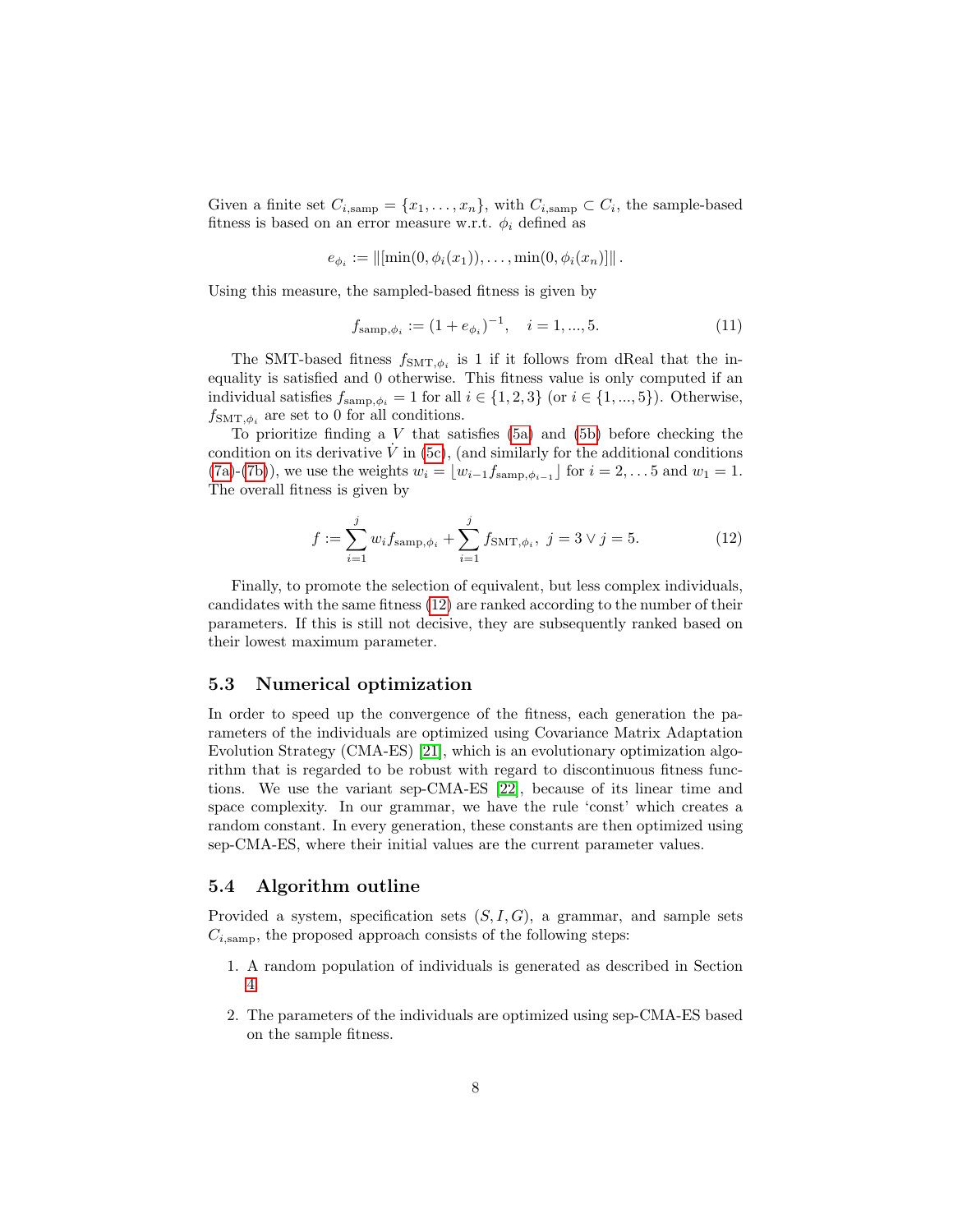- 3. The full fitness [\(12\)](#page-7-0) is computed.
- 4. Counterexamples returned by the SMT solver are added to  $C_{i,\text{samp}}$ .
- 5. The best individuals are copied to the next generation.
- 6. A new population is created by selecting individuals using tournament selection [\[13\]](#page-14-4) and modifying them using genetic operators.
- 7. Steps 3 to 5 are repeated until all conditions are satisfied (i.e.  $f_{\text{SMT},\phi_i} = 1$ for all  $i)$  or a maximum number of generations is reached.

Remark 3. If the maximum number of generations is reached before an individual achieves  $f_{\text{SMT},\phi_i} = 1$  for all i, no guarantees on the specification are provided.

**Remark 4.** It is possible to pre-define the controller modes in  $\mathcal{G}$ , such that only the CLBF is synthesized.

#### 5.5 Additional operations

To aid finding the correct bias s of  $V(x)$  such that [\(5a\)](#page-3-3) is satisfied, the following biasing is performed before each fitness evaluation within CMA-ES:

$$
V'(x) = V(x) - \max\left(\max_{x \in I_{\text{samp}}} (V(x)), 0\right),\tag{13}
$$

where  $I_{\text{ samp}}$  denotes a subsampled set of I. To guide the search further, we impose the additional condition

$$
\forall x \in S \setminus G : V(x) \ge V(x_c) \tag{14}
$$

where  $x_c$  denotes the center of the goal set.

### 6 Implementation

The switching law in [\(6\)](#page-3-2) is computationally intensive to check online. By offline designing  $\alpha_q : \mathbb{R}^n \to \mathbb{R}$  for all  $q \in Q$  such that

<span id="page-8-0"></span>
$$
\forall x \in D, \forall q \in Q : \max_{z \in R_q(x)} \dot{V}_q(x, z) > -\gamma \implies
$$
  

$$
\min_{p \in Q} (\dot{V}_p(x, x) + \alpha_p(x)) < \dot{V}_q(x, x) + \alpha_q(x),
$$
 (15)

allows us to replace the switching law with:

<span id="page-8-1"></span>
$$
q_k(t_k) = \underset{q \in Q}{\arg \min} (\dot{V}_q(\xi(t_k), \xi(t_k)) + \alpha_q(\xi(t_k))). \tag{16}
$$

Intuitively, when at a point  $x$  a mode  $q'$  is not viable under the reachable set  $R_q(x)$ , the nominal system  $\dot{V}_{q'}(x,x)$  plus buffer  $\alpha_{q'}(x)$  should not minimize the set  $\bigcup_{q\in Q} V_q(x,x) + \alpha_q(x)$ , such that it is not selected by the switching law.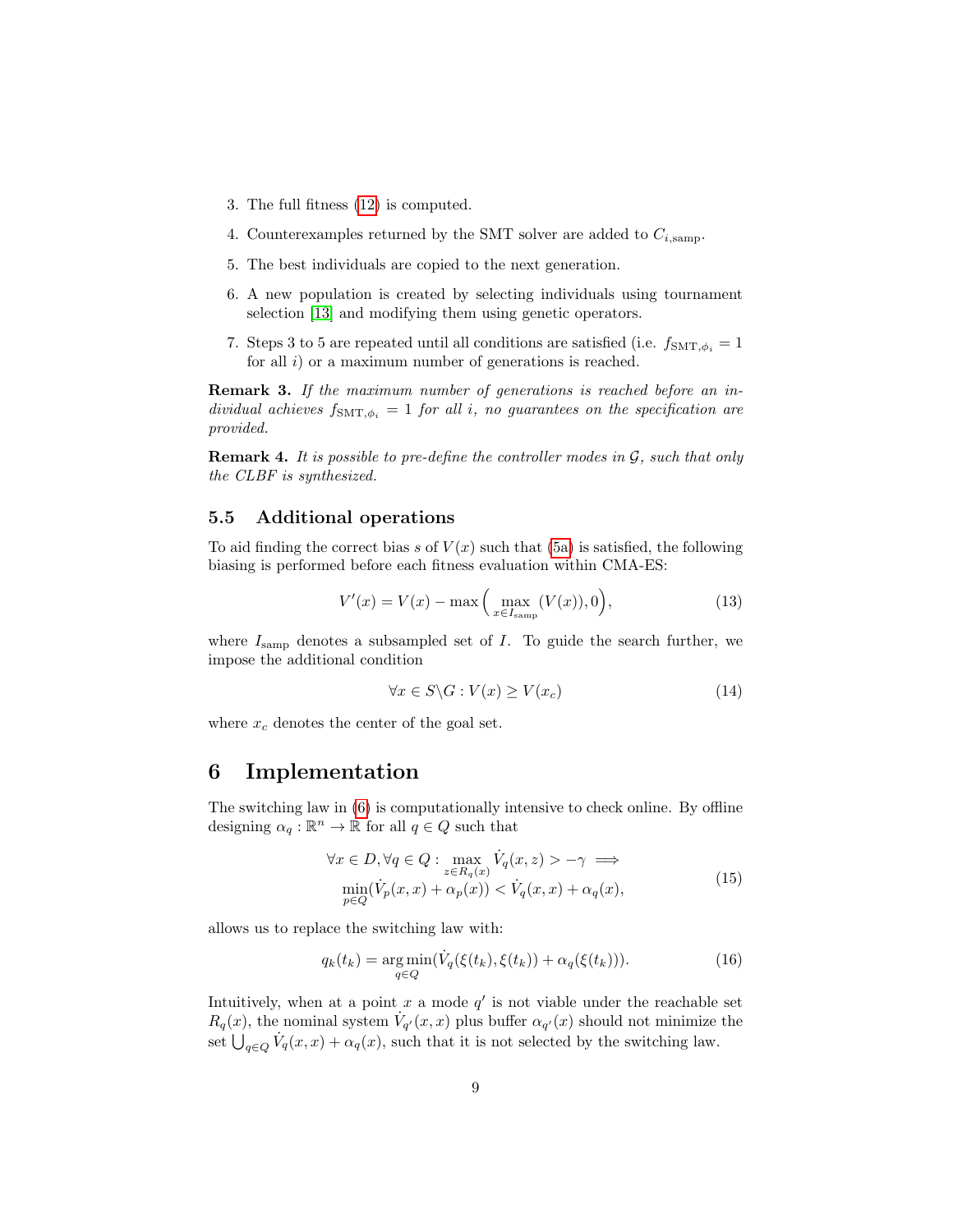| System               | Linear                                                  |                                  | 2nd-order                                               |              | 3rd-order    |                                    |                                                                                                              |           |               |                   |
|----------------------|---------------------------------------------------------|----------------------------------|---------------------------------------------------------|--------------|--------------|------------------------------------|--------------------------------------------------------------------------------------------------------------|-----------|---------------|-------------------|
| f(x, u)              | $\dot{x}_1 = x_2$<br>$\dot{x}_2 = -x_1 + u$             |                                  | $\dot{x}_1 = x_2 - x_1^3$<br>$\dot{x}_2$<br>$= u$       |              |              |                                    | $\dot{x}_1 = -10x_1 + 10x_2 + u$<br>$\dot{x}_2 = 28x_1 - x_2 - x_1x_3$<br>$\dot{x}_3 = x_1 x_2 - 2.6667 x_3$ |           |               |                   |
| ${\cal S}$<br>I<br>G | $[-1, 1]^{2}$<br>$[-0.5, 0.5]^{2}$<br>$[-0.1, 0.1]^{2}$ |                                  | $[-1, 1]^2$<br>$[-0.5, 0.5]^{2}$<br>$[-0.05, 0.05]^{2}$ |              |              |                                    | $[-5, 5]^2$<br>$[-1.2, 1.2]$ <sup>3</sup><br>$[-0.3, 0.3]$ <sup>3</sup>                                      |           |               |                   |
| $\mathcal G$         | $\{-1, 0, 1\}$                                          |                                  | $\{-1,0,1\}$                                            |              |              | $\{-100, -50, -5, 0, 5, 50, 100\}$ |                                                                                                              |           |               |                   |
| $\varepsilon, h$     |                                                         | (2,1), 0.01s                     |                                                         | (7,0), 0.01s |              |                                    | (3800, 6800, 1900), 0.001s                                                                                   |           |               |                   |
| $#$ gen.             | min<br>max<br>5<br>3                                    | $\sigma$<br>$\mu$<br>3.8<br>0.79 | min<br>7                                                | max<br>11    | $\mu$<br>9.1 | $\sigma$<br>1.52                   | min<br>6                                                                                                     | max<br>50 | $\mu$<br>16.7 | $\sigma$<br>16.03 |
| $t$ [s]              | 21.34<br>11.55                                          | 3.21<br>15.67                    | 32.26                                                   | 67.92        | 47.81        | 12.32                              | 86.39                                                                                                        | 524.96    | 205.08        | 138.02            |

<span id="page-9-1"></span>Table 2: Polynomial systems and results for 10 runs. t: total time,  $\mu$ : mean,  $\sigma$ : standard deviation.

<span id="page-9-0"></span>**Theorem 2.** Given a CLBF, if  $\forall q \in Q$ ,  $\alpha_q(x)$  satisfies [\(15\)](#page-8-0) for  $D = A \backslash G$ , switching law [\(16\)](#page-8-1) yields that [\(2\)](#page-2-2) holds.

*Proof.* This proof is by contradiction. By definition of the CLBF, for all  $x \in$  $A\backslash G$ , there always exists a q such that  $\max_{z\in R_q(x)} V_q(x,z) \leq -\gamma$ . Assume that when using switching law [\(16\)](#page-8-1), we have  $\max_{z \in R_{q_k}(\xi(t))} \dot{V}_{q_k}(\xi(t), z) > -\gamma$ . It then follows from [\(15\)](#page-8-0) that  $\min_{q\in Q}(\dot{V}_q(x,x)+\alpha_q(x)) < \dot{V}_{q_k}(x,x)+\alpha_{q_k}(x)$ . This directly contradicts the switching law  $q_k = \min_{q \in Q} (\dot{V}_q(x, x) + \alpha_q(x))$ . Hence switching law [\(16\)](#page-8-1) can only select a  $q_k$  such that  $\max_{z \in R_{q_k}(\xi(t_k))} V_{q_k}(\xi(t_k), z) \leq$  $-\gamma$ , which is guaranteed to exist by the design of the CLBF. The remainder of the proof is analogous to the proof of Theorem [\(1\)](#page-4-1).  $\Box$ 

**Corollary 2.** Given a CLBF satisfying [\(7\)](#page-4-3), if  $\forall q$ ,  $\alpha_q(x)$  satisfies [\(15\)](#page-8-0) for D =  $A\int(B)$ , using switching law [\(16\)](#page-8-1) yields that [\(3\)](#page-2-3) holds.

*Proof.* This proof is analogous to the proof of Theorem [2](#page-9-0) and Corollary [1.](#page-4-2)  $\Box$ 

The functions  $\alpha_q(x)$  can be designed and verified offline using again an SMT solver.

# 7 Case studies

In this section the effectiveness of the approach is demonstrated for a simple linear system, polynomial systems of second and third order (see Table [2\)](#page-9-1), and two nonpolynomial systems (see Table [3\)](#page-10-0). The systems and specifications are adopted from [\[23\]](#page-15-1) and references therein, with the exception of the Pendulum system, adopted from [\[15\]](#page-14-6).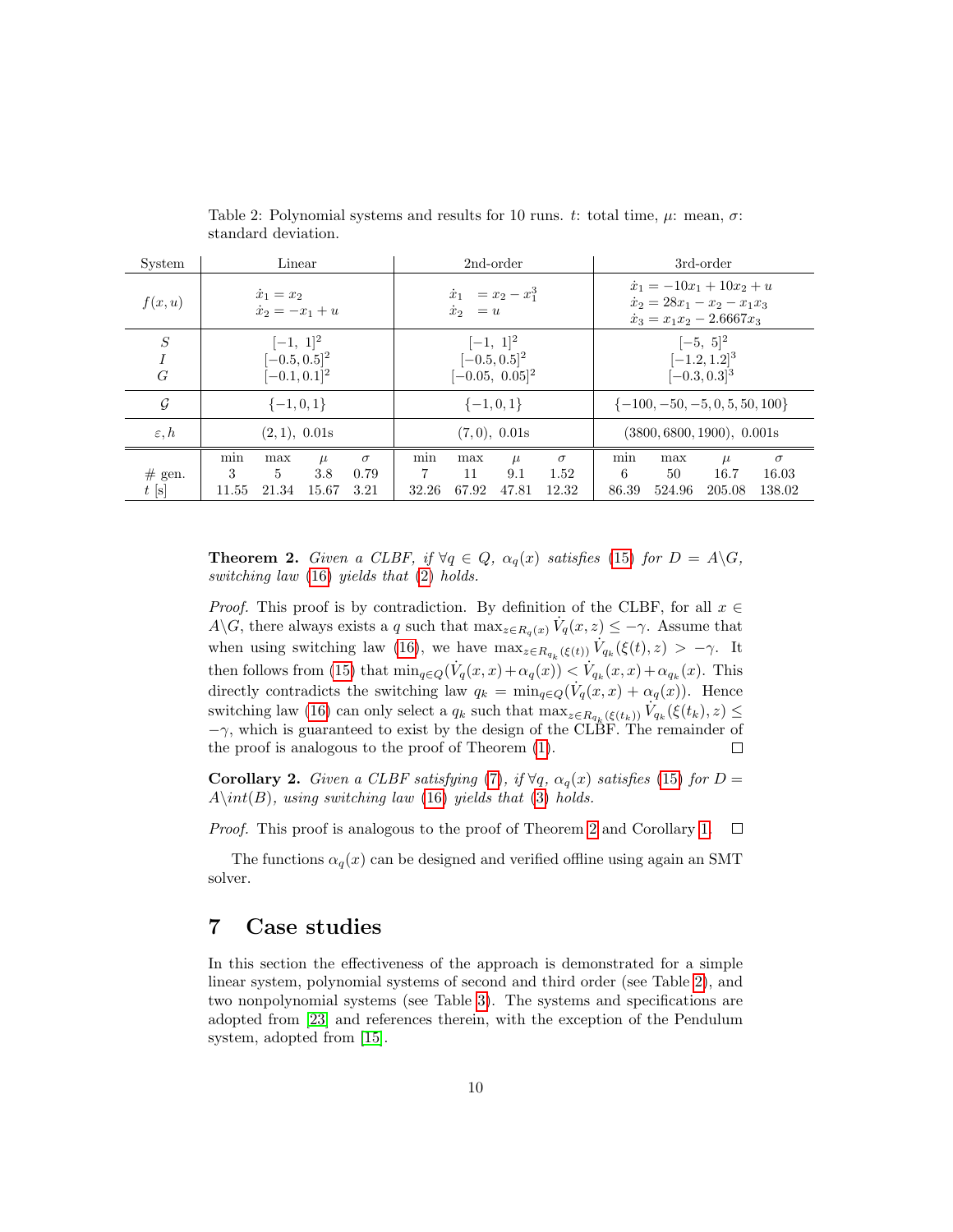| System                                  | Pendulum                                                                                                                                                                                                                                                                                                                                                         | Pendulum on a cart                                                                                                                                                                      |  |  |  |
|-----------------------------------------|------------------------------------------------------------------------------------------------------------------------------------------------------------------------------------------------------------------------------------------------------------------------------------------------------------------------------------------------------------------|-----------------------------------------------------------------------------------------------------------------------------------------------------------------------------------------|--|--|--|
| f(x, u)                                 | $\dot{x}_1 = x_2$<br>$\dot{x}_2 = -\left(\frac{b}{J} + \frac{K^2}{JR_a}\right)x_2 - \frac{mlg}{J}\sin(x_1) + \frac{K}{JR_a}u$<br>$m = 5.50 \cdot 10^{-2}$ kg, $l = 4.20 \cdot 10^{-2}$ m,<br>$J = 1.91 \cdot 10^{-4}$ kg m <sup>2</sup> , $q = 9.81$ m/s <sup>2</sup> ,<br>$K = 5.36 \cdot 10^{-2}$ Nm/A, $R_a = 9.50$ $\Omega$ ,<br>$b = 3.0 \cdot 10^{-6}$ Nms | $\dot{x}_1 = x_2$<br>$\dot{x}_2 = \frac{g}{l} \sin(x_1) - \frac{b}{ml^2} x_2 + \frac{1}{ml} \cos(x_1) u$<br>$q = 9.8 \text{ m/s}^2$ , $b = 2 \text{ Nms}$<br>$l = 0.5$ m, $m = 0.5$ kg. |  |  |  |
| $\boldsymbol{S}$<br>$\overline{I}$<br>G | $ -2\pi, 2\pi  \times  -100, 100 $<br>$[-\pi, \pi] \times [-10, 10]$<br>$[-1.0, -0.5] \times [-1.0, 1.0]$                                                                                                                                                                                                                                                        | $ -2\pi, 2\pi  \times  -10, 10 $<br>$[-0.5, 0.5]^{2}$<br>$[-0.25, 0.25] \times [-1, 1]$                                                                                                 |  |  |  |
| G                                       | $\{-10, -5, 0, 5, 10\}$                                                                                                                                                                                                                                                                                                                                          | $\{-6, -2, 0, 2, 6\}$                                                                                                                                                                   |  |  |  |
| $\varepsilon$ , $h$                     | (600, 12700), 0.001s                                                                                                                                                                                                                                                                                                                                             | (200, 3200), 0.001s                                                                                                                                                                     |  |  |  |
| $#$ gen.<br>$t$ [s]                     | min<br>$\sigma$<br>max<br>$\mu$<br>3<br>12 —<br>7.6<br>3.03<br>185.96<br>54.84<br>32.97<br>106.72                                                                                                                                                                                                                                                                | min<br>$\sigma$<br>max<br>$\mu$<br>$\mathbf{5}$<br>16 —<br>8.6<br>3.47<br>48.02<br>155.17<br>85.2<br>35.18                                                                              |  |  |  |

<span id="page-10-0"></span>Table 3: Nonpolynomial systems and results for 10 runs. t: total time,  $\mu$ : mean, σ: standard deviation

For these case studies, we fixed the control mode vector field  $\mathcal G$  and synthesized controllers for the reach-while-stay specification  $CS<sub>1</sub>$ . Across all these case studies, we used a population of 16 individuals, a maximum of 50 generations, and a maximum of 30 generations within CMA-ES. The mutation and crossover rates were both chosen to be 0.5. The number of test samples and maximum number of additional counterexamples were set to 100 and 300 respectively. For the counterexamples, a first-in-first-out principle was used. The (arbitrary)  $\gamma$ of the CLBF was set to  $\gamma = 0.1$  and the precision parameter of dReal set to  $\delta = 0.001$ . The values of  $\varepsilon_i$  are obtained using bisection and the SMT solver. The GGGP algorithm and CMA-ES are implemented in Mathematica, running on an Intel Xeon CPU E5-1660 v3 3.00GHz using 8 CPU cores.

The used grammar is defined by  $S_V = \langle \text{const} \rangle + \langle \text{expr} \rangle$ , N and P as shown in Table [4,](#page-11-0) and  $\mathcal{P}^*$  is obtained by removing all recursive rules from  $\mathcal{P}$ . While this grammar restricts to polynomial CLBFs, the proposed approach can also be used for nonpolynomial CLBFs. Finally, the maximum recursive rule depth was set to be 7.

To show repeatability, the synthesis was repeated 10 times for each benchmark. Statistics on the number of generations and the total synthesis time are shown in Table [2](#page-9-1) and [3.](#page-10-0) With the exception of the third-order polynomial system, in all 10 runs a solution was found for each benchmark. For the third-order system only a single run did not find a solution within 50 generations. Given the found solutions, we used again bisection and the SMT solver to find a  $\beta$  such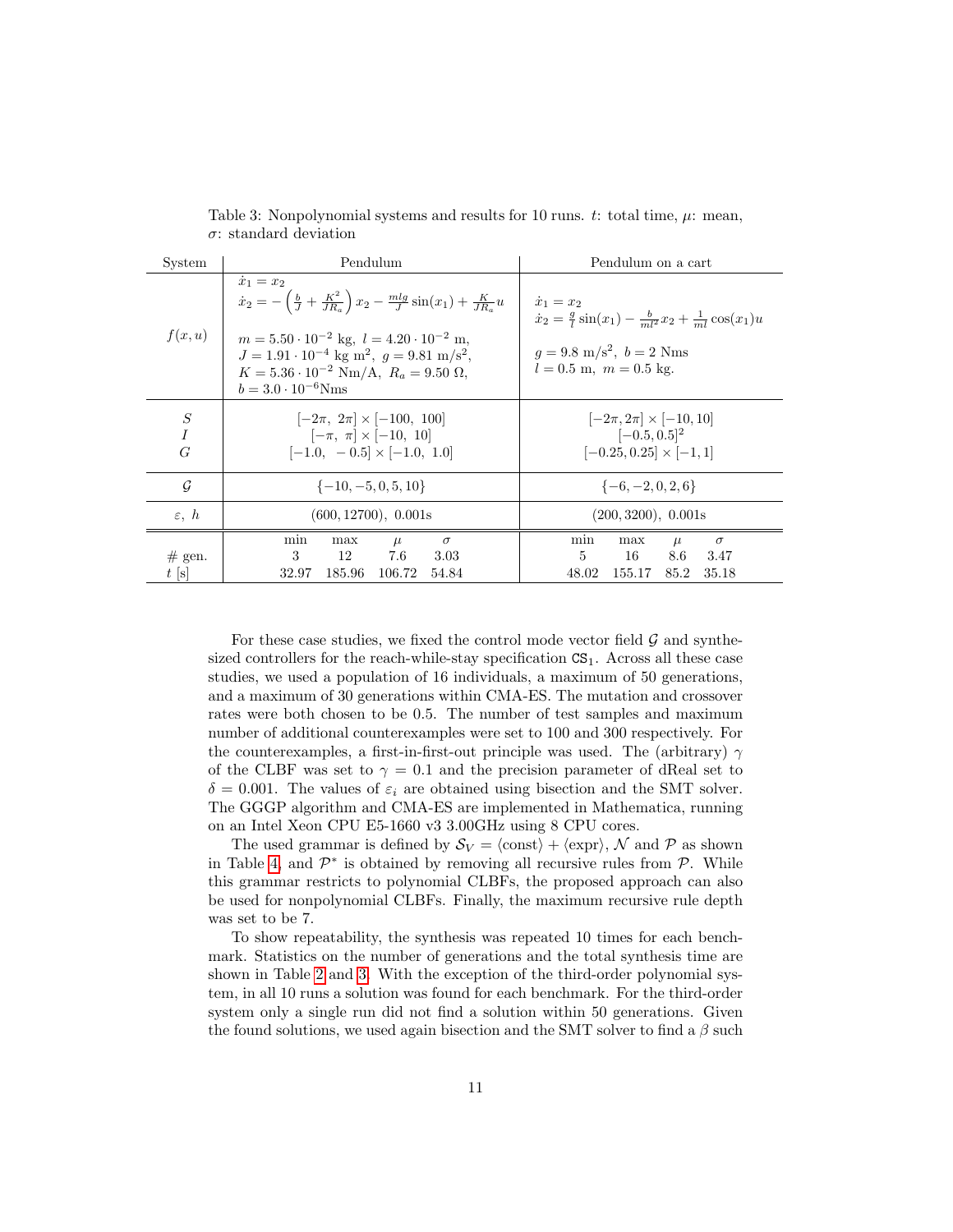<span id="page-11-0"></span>Table 4: Production rules P

|                              | Rules                                                                                                                                                         |
|------------------------------|---------------------------------------------------------------------------------------------------------------------------------------------------------------|
|                              | $\langle \text{expr} \rangle$ ::= $\langle \text{expr} \rangle + \langle \text{expr} \rangle$   $\langle \text{pol} \rangle$                                  |
|                              | $\langle \text{pol} \rangle$ ::= $\langle \text{pol} \rangle + \langle \text{pol} \rangle$   $\langle \text{const} \rangle \times \langle \text{mon} \rangle$ |
| $\langle \text{mon} \rangle$ | $ ::= \langle var \rangle   \langle var \rangle \times \langle var \rangle$                                                                                   |
| $\langle var \rangle$        | $::= x_1 - x_{c,1} \mid  \mid x_n - x_{c,n}$                                                                                                                  |
| $\langle {\rm const}\rangle$ | $ ::=$ Random Real $ \in [-10, 10]$                                                                                                                           |
| $\langle G \rangle$          | $ ::= {\langle \text{lin} \rangle} \mid \dots \mid {\langle \text{lin} \rangle}, \text{lin} \rangle, \text{lin} \rangle,$                                     |
| $\langle \text{lin} \rangle$ | $\therefore = \langle \text{const} \rangle (x_1 - x_{c,1}) + \cdots + \langle \text{const} \rangle (x_n - x_{c,n})$                                           |
|                              | $ \langle \text{const} \rangle \langle \text{var} \rangle   \langle \text{const} \rangle$                                                                     |

that the conditions in Corollary [1](#page-4-2) hold. We found a  $\beta$  such that the conditions in Corollary [1](#page-4-2) hold for: 4 solutions of the linear system, 1 of the 2nd-order system, 8 of the 3rd-order system, 0 of the pendulum system and 6 of the pendulum on cart system. Hence for these solutions the stronger specification  $CS<sub>2</sub>$ is guaranteed.

One of the found solutions for the pendulum system is

$$
V(x)\!=\!-4015.83\!+\!10.8526x_1^\prime\!+\!199.048x_1^{\prime 2}\!+\!0.311673x_2\!+\!18.8116x_1^\prime x_2\!+\!2.23916x_2^2,
$$

where  $x'_1 = (0.75 + x_1)$ . We manually designed  $\alpha(x) = [\alpha_1(x), \dots \alpha_5(x)]^T$  to be  $[100, 0, 0, 0, 500]$  such that  $(15)$  holds. Figure [2](#page-12-0) shows the phase plot of the closed-loop system for  $\xi(t_0) \in \{(-\pi, 10), (-2, -5), (1.5, 0), (\pi, 10)\}.$  It can be seen that indeed all trajectories satisfy  $CS<sub>1</sub>$ .

For this solution, we could not find a  $\beta$  such that Corollary [1](#page-4-2) holds. Nevertheless, by increasing the goal set to G to  $[-1, -0.5] \times [-1.5, 1.5]$ , it can be verified that for  $\beta = -4012.3$  the conditions in Corollary [1](#page-4-2) hold.

The used sampling times  $h$  are significant larger than the minimal dwelltimes reported in [\[15\]](#page-14-6) and [\[16\]](#page-14-7). For example, for the pendulum on cart system benchmark we used  $h = 0.001$  seconds, whereas [\[16\]](#page-14-7) reports a theoretical minimum dwell-time of  $2 \cdot 10^{-6}$  seconds.

### 7.1 Evolving  $\mathcal G$

Let us reconsider the pendulum on a cart from Table [3](#page-10-0) and specification  $CS_1$ , but without pre-specifying  $\mathcal G$ . We saturate the input with

$$
u(t_k) = \max(-6, \min(6, g_{q_k}(\xi(t_k)))).
$$

A separate gene for the controller modes G is used with start symbol  $S_G = \langle G \rangle$ and the product rules in Table [4.](#page-11-0) The results for 10 runs are shown in Table [5.](#page-12-1) Comparing Table [3](#page-10-0) with [5](#page-12-1) we observe a comparable number of generations required to find a solution, although a longer computation time per generation is observed. However, the benefit is that no discretization of the input space is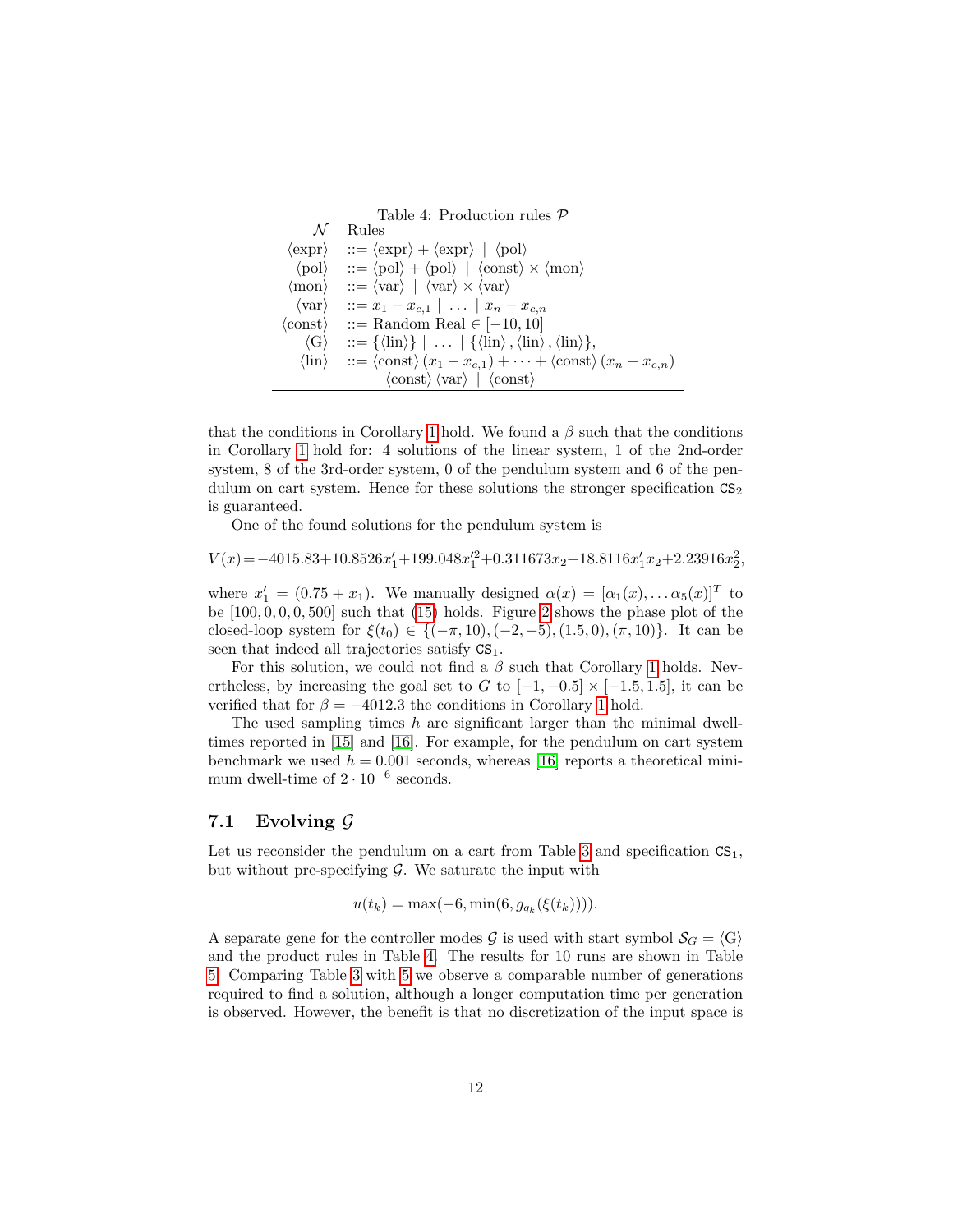

<span id="page-12-0"></span>Figure 2: Phase diagram of different initial conditions for the pendulum system using a found CLBF. Dashed: initial set, red: goal set.

Table 5: Results for 10 runs for the Pendulum on a cart system without predefining  $\mathcal{G}$ .

<span id="page-12-1"></span>

|          | Min           | Max | 11.    | $\sigma$ |
|----------|---------------|-----|--------|----------|
| $#$ gen. |               | 14  | 7.6    | 2.84     |
| $t$ [s]  | 135.59 536.12 |     | 267.82 | -124.48  |

required. One of the found solutions is given by

$$
V = -22.2281 + 52.1542x_1^2 + 13.0965x_1x_2 + 17.3873x_2^2,
$$
  
\n
$$
G = \{-11.0824x_1 - 13.2558x_2\}.
$$

Note that  $G$  consists of only a single mode, hence no switching law is required when implementing this controller. Finally, for  $\beta = -19.5313, V$  satisfies [\(7\)](#page-4-3), hence using this controller also guarantees  $CS_2$ .

### 8 Discussion

This paper presented a method for automatic synthesis of a periodically switched state feedback controller for nonlinear sampled-data systems with reachability and safety specifications. Preliminary results have been shown for several nonlinear systems up to the third-order. It was shown that the framework was able to synthesize CLBFs given pre-defined controller modes, but was also capable of synthesizing controller modes automatically, eliminating the need to discretize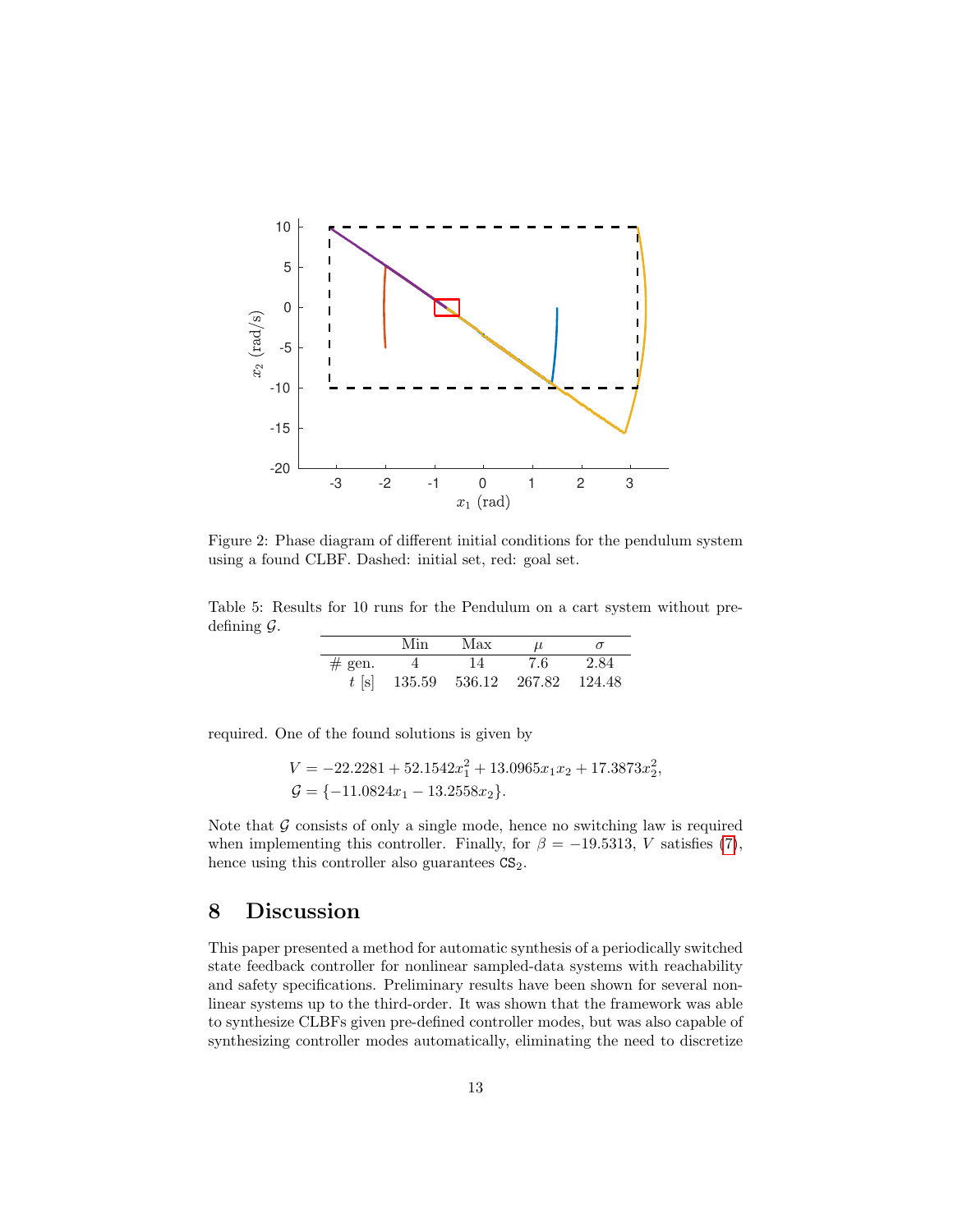the input space beforehand. Moreover, it is possible to find a single controller automatically, removing the need for the switching law entirely.

For almost all benchmarks runs, solutions were found within 50 generations. Nevertheless, a drawback of the proposed methodology is that there is no guarantee that a solution will be found within a number of generations.

A straightforward improvement to obtain less conservative sampling times is by using a less conservative over-approximation of the reachable set, e.g. by using higher order Taylor series approximations or using local bounds rather than for the entire domain.

Finally, the functions  $\alpha_q(x)$  that simplify the switching condition are currently synthesized by hand. In future work, the aim is to automate this synthesis as well, for example by again using the combination of GP with SMT solvers.

## References

- <span id="page-13-0"></span>[1] P. Tabuada, Verification and control of hybrid systems: a symbolic approach. Springer US, 2009.
- <span id="page-13-1"></span>[2] M. Mazo, A. Davitian, and P. Tabuada, "PESSOA: A tool for embedded controller synthesis," in Computer Aided Verification. Berlin, Heidelberg: Springer Berlin Heidelberg, 2010, pp. 566–569.
- <span id="page-13-2"></span>[3] M. Rungger and M. Zamani, "SCOTS: A tool for the synthesis of symbolic controllers," in Proc. of the 19th International Conference on Hybrid Systems: Computation and Control. ACM, 2016, pp. 99–104.
- <span id="page-13-3"></span>[4] S. Mouelhi, A. Girard, and G. Gössler, "CoSyMA: a tool for controller synthesis using multi-scale abstractions," in Proc. of the 16th international conference on Hybrid systems: computation and control. ACM, 2013, pp. 83–88.
- <span id="page-13-4"></span>[5] Z. Artstein, "Stabilization with relaxed controls," Nonlinear Analysis: Theory, Methods & Applications, vol. 7, no. 11, pp.  $1163 - 1173$ , 1983.
- <span id="page-13-5"></span>[6] P. Wieland and F. Allgöwer, "Constructive safety using control barrier functions," Proc. of the 7th IFAC Symposium on Nonlinear Control Systems, pp. 462–467, 2007.
- <span id="page-13-6"></span>[7] M. Z. Romdlony and B. Jayawardhana, "Stabilization with guaranteed safety using control lyapunovbarrier function," Automatica, vol. 66, pp.  $39 - 47, 2016.$
- <span id="page-13-7"></span>[8] A. D. Ames, X. Xu, J. W. Grizzle, and P. Tabuada, "Control barrier function based quadratic programs for safety critical systems," IEEE Transactions on Automatic Control, vol. PP, no. 99, pp. 1–1, 2016.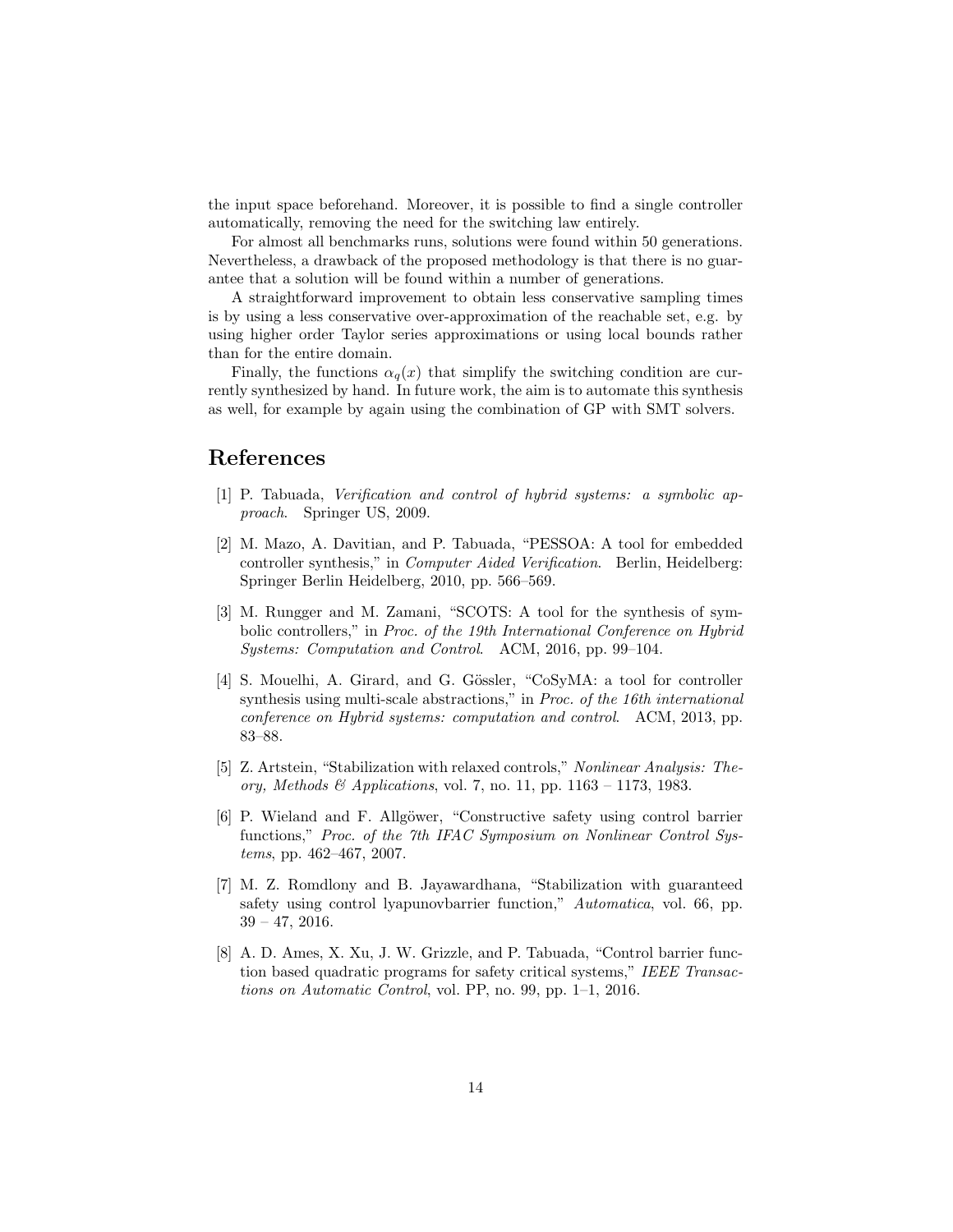- <span id="page-14-0"></span>[9] A. Papachristodoulou and S. Prajna, "On the construction of lyapunov functions using the sum of squares decomposition," in *Decision and Con*trol, 2002, Proc. of the 41st IEEE Conference on, vol. 3, Dec 2002, pp. 3482–3487 vol.3.
- <span id="page-14-1"></span>[10] W. Tan and A. Packard, "Searching for control lyapunov functions using sums of squares programming," in Allerton Conferencei, 2004, pp. 210–219.
- <span id="page-14-2"></span>[11] E. J. Hancock and A. Papachristodoulou, "Generalised absolute stability and sum of squares," Automatica, vol. 49, no. 4, pp. 960 – 967, 2013.
- <span id="page-14-3"></span>[12] A. A. Ahmadi, M. Krstic, and P. A. Parrilo, "A globally asymptotically stable polynomial vector field with no polynomial lyapunov function." in CDC-ECE, 2011, pp. 7579–7580.
- <span id="page-14-4"></span>[13] J. R. Koza, Genetic Programming: On the Programming of Computers by Means of Natural Selection. Cambridge, MA, USA: MIT Press, 1992.
- <span id="page-14-5"></span>[14] C. W. Barrett, R. Sebastiani, S. A. Seshia, and C. Tinelli, "Satisfiability modulo theories." Handbook of satisfiability, vol. 185, pp. 825–885, 2009.
- <span id="page-14-6"></span>[15] C. Verdier and J. M. Mazo, "Formal controller synthesis via genetic programming," IFAC-PapersOnLine, vol. 50, no. 1, pp. 7205 – 7210, 2017, 20th IFAC World Congress.
- <span id="page-14-7"></span>[16] H. Ravanbakhsh and S. Sankaranarayanan, "Robust controller synthesis of switched systems using counterexample guided framework," in Embedded Software (EMSOFT), 2016 International Conference on. IEEE, 2016, pp. 1–10.
- <span id="page-14-8"></span>[17] H. Khalil, Nonlinear Systems, ser. Pearson Education. Prentice Hall, 2002.
- <span id="page-14-9"></span>[18] P. A. Whigham et al., "Grammatically-based genetic programming," in Proc. of the workshop on genetic programming: from theory to real-world applications, 1995, pp. 33–41.
- <span id="page-14-10"></span>[19] J. W. Backus, F. L. Bauer, J. Green, C. Katz, J. McCarthy, A. J. Perlis, H. Rutishauser, K. Samelson, B. Vauquois, J. H. Wegstein, A. van Wijngaarden, and M. Woodger, "Revised report on the algorithm language algol 60," Commun. ACM, vol. 6, no. 1, pp. 1–17, Jan. 1963.
- <span id="page-14-11"></span>[20] S. Gao, S. Kong, and E. M. Clarke, "dReal: An smt solver for nonlinear theories over the reals," in International Conference on Automated Deduction. Springer, 2013, pp. 208–214.
- <span id="page-14-12"></span>[21] N. Hansen and A. Ostermeier, "Completely derandomized self-adaptation in evolution strategies," Evolutionary computation, vol. 9, no. 2, pp. 159– 195, 2001.